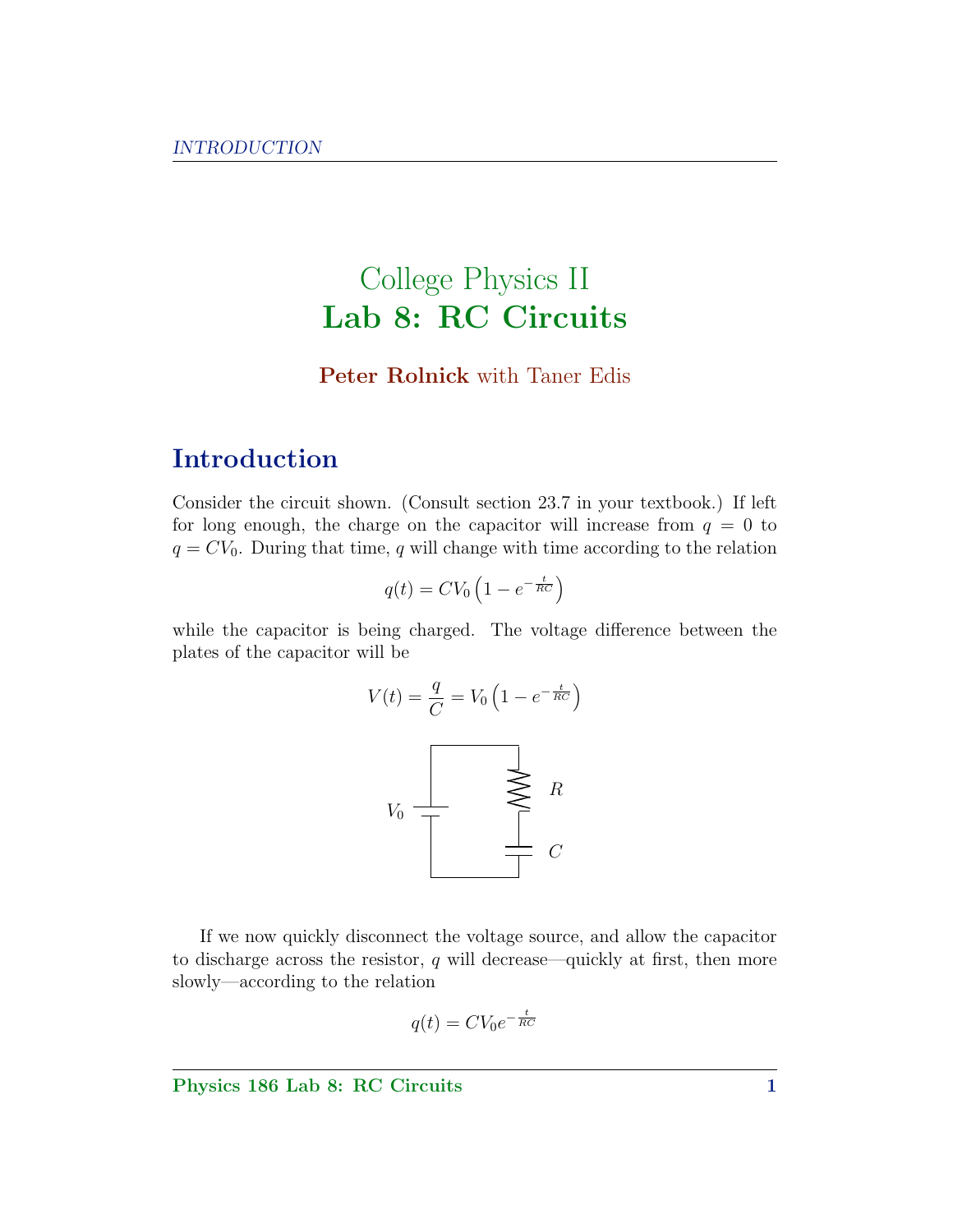while being discharged, and the voltage difference between the plates of the capacitor will be

<span id="page-1-0"></span>
$$
V(t) = \frac{q}{C} = V_0 e^{-\frac{t}{RC}}
$$
\n
$$
\tag{1}
$$



This is what you will observe on the oscilloscope as we alternately charge and discharge the capacitor. This is accomplished by using a square wave voltage, which is equivalent to attaching and disconnecting a battery: when in square wave mode, the function generator alternates between  $V = V_0$ and  $V = 0$ . The capacitor will charge when the square wave is at  $V = V_0$ , discharge when the square wave is at  $V = 0$ , charge, discharge, ...

### Activity 1: The RC Circuit

First, you will see a capacitor in an RC circuit charging and discharging, and directly compare what you see with the voltage source which is being turned on and off. For the set-up we will be using, the time to charge and discharge is so fast that the only way you can see it is using an oscilloscope. You will observe how the shape of the charging and discharging curves vary as a function of the resistance in the circuit. You will also see that if you don't give the circuit enough time between when the voltage source turns on and off, the circuit will not have time to completely charge or to completely discharge, resulting in a decrease in amplitude.

Second, you will take measurements directly off the discharge curve on the oscilloscope, and use those data to make a graph, the slope of which is  $-1/RC$ . You will also calculate  $-1/RC$  using the nominal values of the resistor and the capacitor, and compare that with your results from the graph.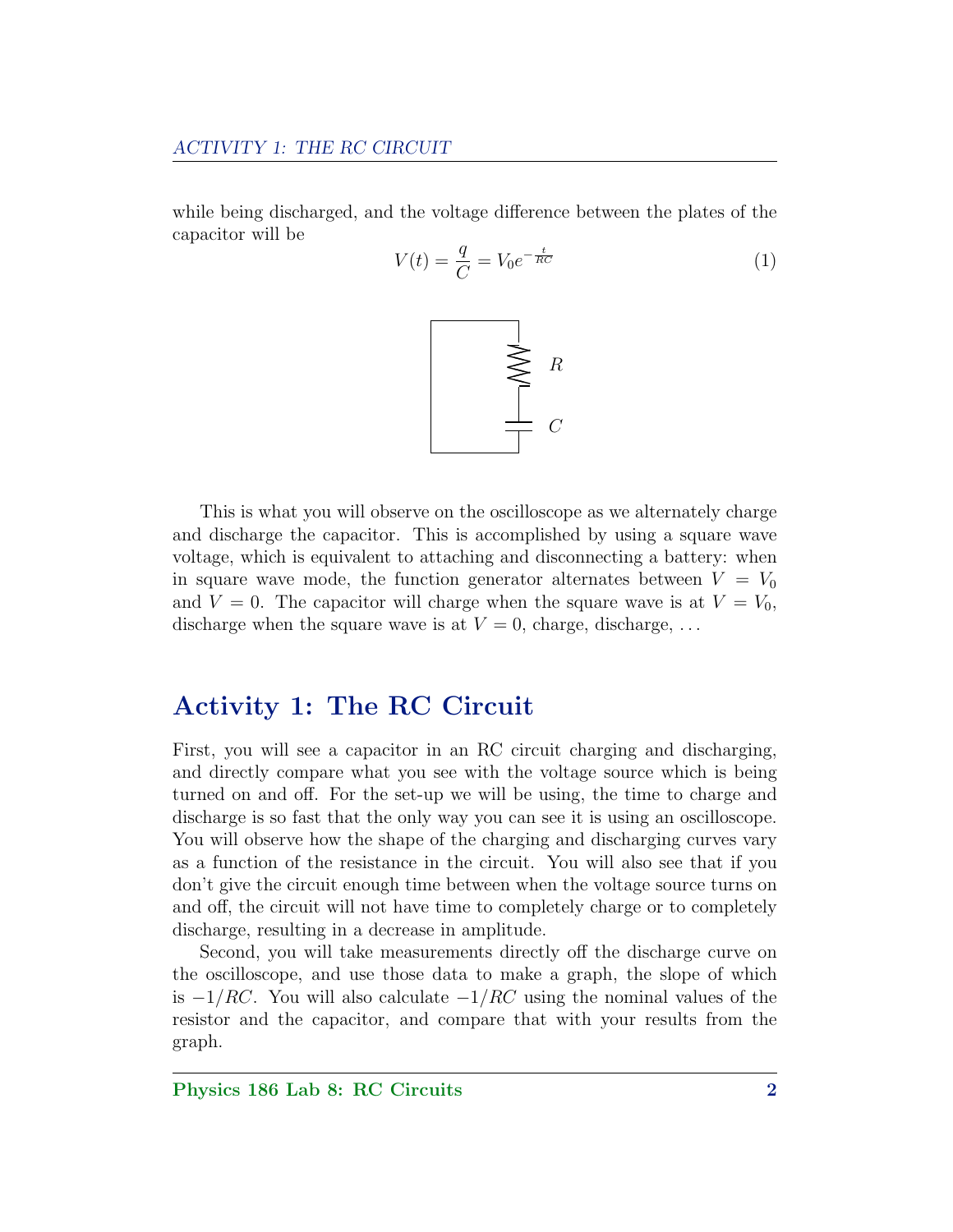

Set up the circuit shown. The oscilloscope should be set to view both traces; be sure you know which trace is which voltage: Ch1 is the function generator and Ch2 is the capacitor. Set the function generator to square wave, about 1000 Hz, and any voltage greater than zero. The R shown in the diagram is actually a series combination of the external resistance (the decade resistance box) and the internal resistance of the function generator

$$
R = R_{\text{external}} + R_{\text{internal}}
$$

 $R_{\text{internal}} = 600 \Omega$  for the Pasco and Hewlett-Packard function generators,  $R_{\text{internal}} = 50.0 \Omega$  for the Tektronix function generators. The capacitor is .0100  $\mu$ F, that is, 1.00 × 10<sup>-8</sup> F.

Some precautions so the equipment survives:

- Make sure that the power supply is set on the 2 V peak-to-peak range. The 20 V range could result in too much power dissipation—more than the power rating of some of the circuit elements.
- Never allow any current to flow through the variable resistor when it is set to zero resistance. Again, this could result in too much power dissipation—more than the power rating of some of the components of the variable resistor.
- Make sure that the negative (or ground) connections from Ch<sub>1</sub> and Ch<sub>2</sub> both go to the same point between the signal generator and the capacitor. Otherwise, you will have a ground loop problem. The negatives of both Ch1 and Ch2 are connected to each other inside the oscilloscope, so they must be connected to the same place in the circuit.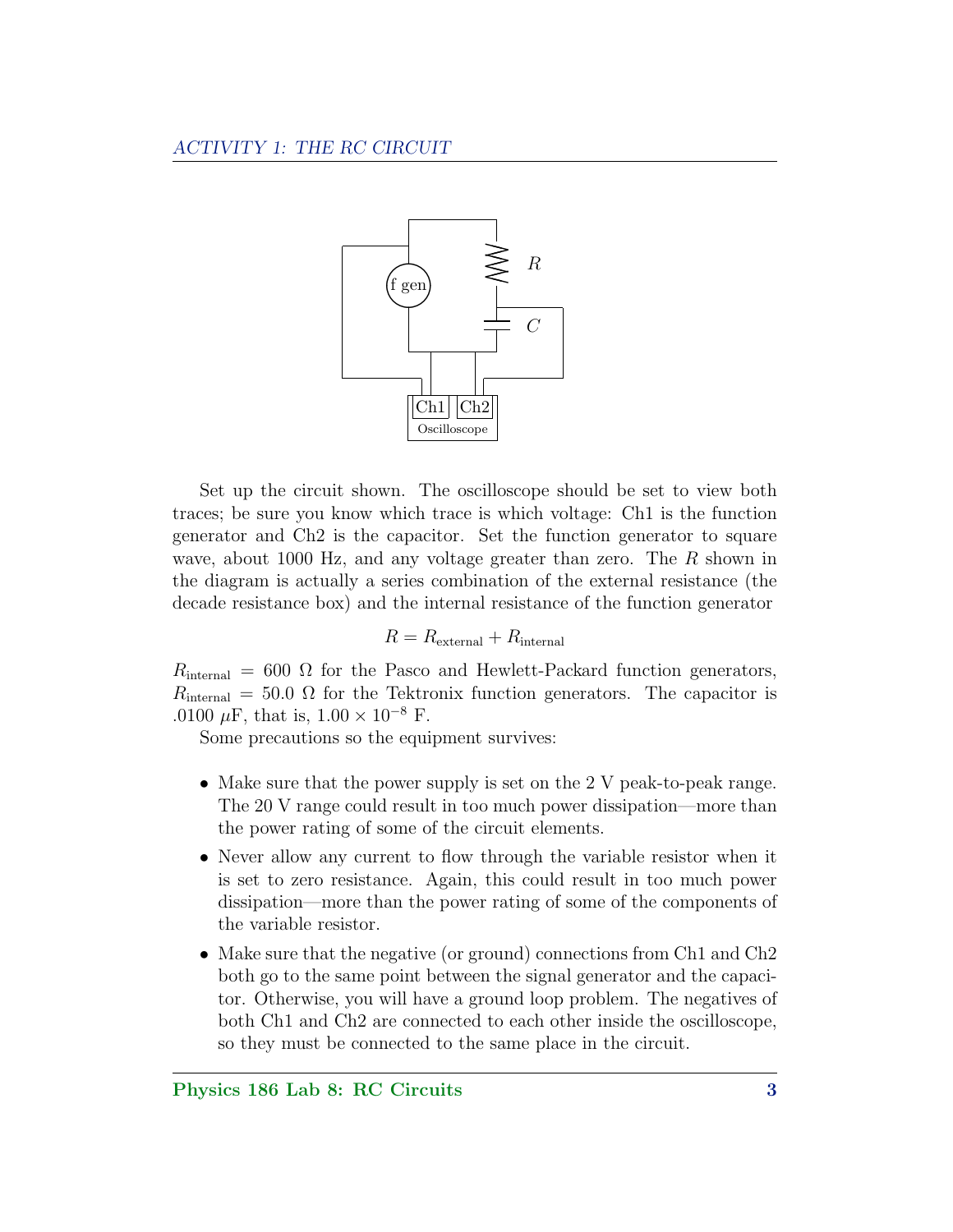Now, do the following:

- 1. Draw a picture of the Ch1 trace as compared to the Ch2 trace for a range of values for R from 3000  $\Omega$  to 15,000  $\Omega$ , noting the difference and similarities between the two traces for different values of R.
- 2. Notice, for a given set of values for R, C, and signal amplitude, what happens to the Ch<sub>2</sub> trace as the frequency gets very high. At very high frequencies there should be hardly any amplitude. Ask yourself why. Make a rough estimate of the frequencies at which the amplitude is about 90% of the original, and where it is 10% of the original.
- 3. For a value of R where it looks like you get a nicely visible exponential decay curve, turn off Ch1 and make the trace of Ch2 as large as possible. Call the peak value  $V_0$   $(t = 0$  when  $V = V_0$ , and as the voltage decays, the value of V will become an increasingly smaller fraction of  $V_0$ . Record about 5 to 10 points along the decay curve (*not* the charging curve!) from  $V = V_0$  to V very near zero. Your data points should not be evenly spaced along the horizontal axis; choose more of the points from the region of the curve where  $V$  is changing at the greatest rate. Since you are interested in values of  $V/V_0$  and not V, you do not have to measure the vertical axis of the oscilloscope in Volts—number of divisions will be fine. However, measurements off the horizontal axis of the oscilloscope must be in seconds. To get a value for  $-1/RC$ from these data, we need to consider the exponential decay expressed in equation [\(1\)](#page-1-0). With a little algebra, we get:

$$
\ln\left(\frac{V}{V_0}\right)=-\frac{t}{RC}
$$

This means that if you graph  $\ln(V/V_0)$  (vertical on your graph) versus t (horizontal), you will get a line with slope  $-1/RC$ . Don't forget to include the internal resistance in your data and calculations. See how your result for  $-1/RC$  compares with that calculated directly from the nominal values of the resistor and capacitor. Be sure you make this graph and analyze it before you leave the lab.